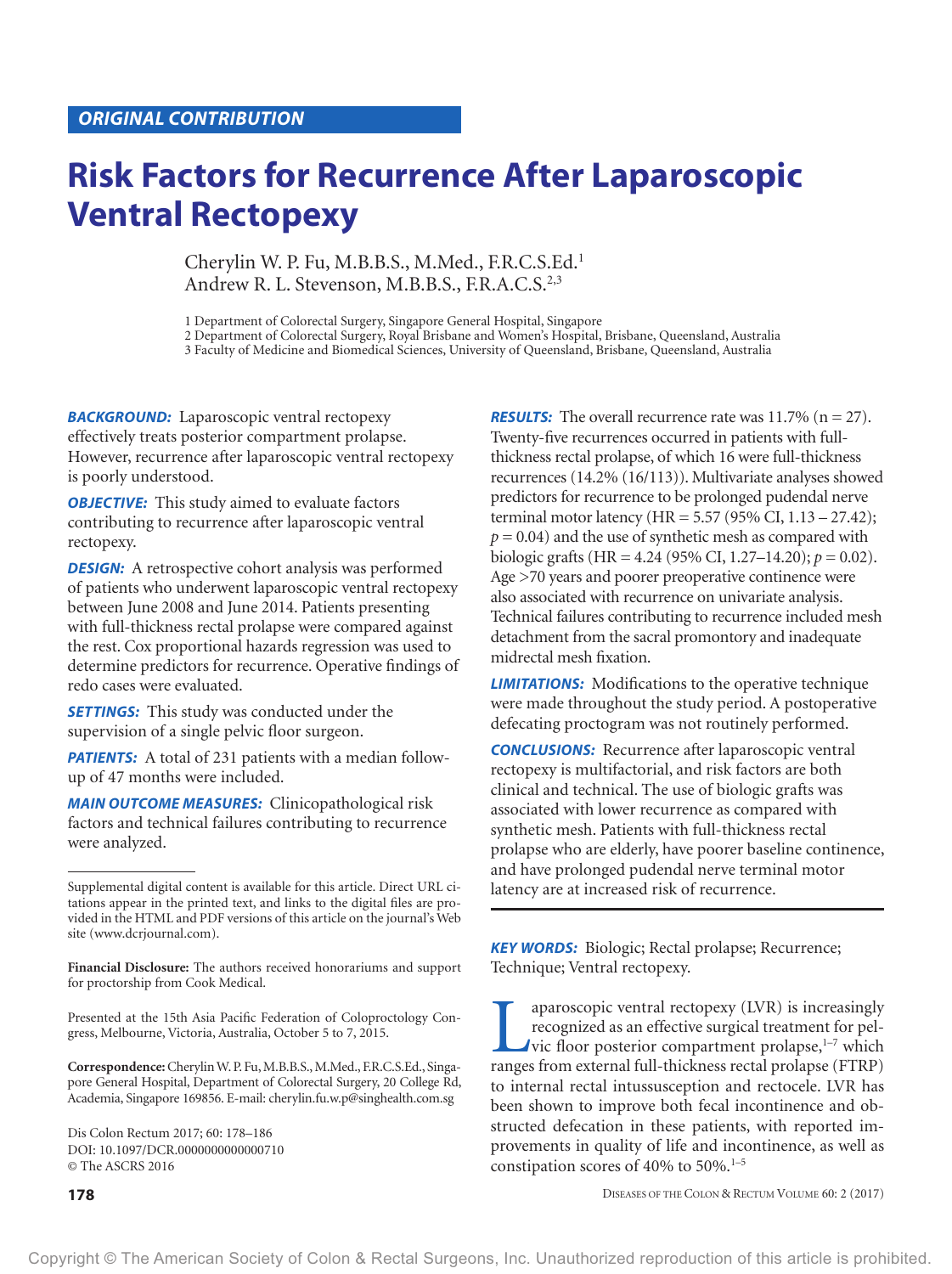Recurrence rates of prolapse after LVR are generally low. A systematic review reported prolapse recurrence of 0% to 15%,<sup>8</sup> whereas a recent large series of 919 consecutive LVR patients reported their long-term recurrence rate of 8.2%.<sup>9</sup> However, many aspects regarding recurrence after LVR remain unclear: what causes recurrence after LVR? Are recurrences attributed to technical failures or patient factors? Also, a majority of the reported outcomes for LVR thus far have been for synthetic meshes only. Few reports have looked at the recurrence rates for LVR using biological grafts.10–14 Given the concern for the safety of synthetic meshes and the increasing adoption of biologics for pelvic floor surgery, it is pertinent to know whether biologic grafts are just as effective as synthetic meshes for LVR.

This study aimed to address the above questions by evaluating the clinicopathological and surgical risk factors associated with recurrence of prolapse after LVR. We also critically evaluated the technical factors that could contribute to failure of the procedure and recurrence.

# *PATIENTS AND METHODS*

## *Patient Selection*

All of the consecutive patients who underwent LVR between June 2008 and June 2014 under the care of a single pelvic floor surgeon in 2 tertiary care institutions (Royal Brisbane and Women's Hospital and Holy Spirit Northside Private Hospital, Chermside, Queensland, Australia) were identified from a prospectively collected database using a predesigned template (Australian Colorectal Endosurgery version 1.04; Bento, Filemaker, Santa Clara, CA).

All of the patients were included in the study. Patients who had previous posterior pelvic floor prolapse surgery via either the perineal or abdominal approach were not excluded.

The presenting symptoms, preoperative Cleveland Clinic incontinence score (CCIS), and physical examination were recorded for each patient. Colonoscopy was performed to exclude intraluminal pathologies. All of the patients who did not have overt external rectal prolapse or mucosal prolapse on clinical examination were additionally evaluated with a defecating proctogram and/or examination under anesthesia with a circular anal dilator to document evidence of internal rectal intussusception and/ or rectocele. Furthermore, all of the patients underwent preoperative anal manometry, pudendal nerve terminal motor latency (PNTML) testing, and endoanal ultrasound to evaluate sphincter integrity where possible.

Patient characteristics recorded include age, BMI, baseline CCIS, anorectal physiology results, and previous surgeries for pelvic floor prolapse. Surgical factors, such as type of mesh used, method of sacral fixation, operative time, and postoperative complications, were assessed.

# *Surgical Technique and Postoperative Management*

All of the procedures were performed by or under the direct supervision of a single surgeon experienced in the LVR technique. The procedure was fully laparoscopic, and either a synthetic mesh or a biologic graft was used. Preoperatively, all of the patients received a phosphate enema, and a single dose of broad-spectrum intravenous antibiotic was administered at induction.

Technical details of the operation have been described previously.<sup>15,16</sup> Modifications to the technique evolved throughout the study period (Fig. 1). This included the shape of the graft (straight  $3 \times 17$  cm changed to L-shaped), fixation of graft to the midrectum (initially not performed), and method of fixation of the graft to the sacral promontory (initially nonabsorbable tacks, then nonabsorbable sutures, and, more recently, absorbable sutures (PDS; Ethicon, Johnson & Johnson, Somerville, NJ)). The type of mesh used also changed during this period; in the initial period (2008–2010), synthetic meshes such as Prolene and Ultrapro (Ethicon, Johnson & Johnson) were used for LVRs in this study. However, since 2011, a majority of LVRs were performed using biologic grafts (Biodesign Surgisis, Cook Medical, Bloomington, IN) instead of synthetic meshes. A different type of biologic graft, Permacol (Tissue Science Laboratories Limited, Aldershot, United Kingdom), was used in only 1 case. The composition of the Biodesign Surgisis biologic graft also changed from 4-ply initially to vacuum-pressed 8-ply when this became available in Australia in 2010.

Postoperatively, the indwelling urinary catheter was removed at the end of surgery, full diet resumed at the earliest occasion, and the patient discharged either on the same or the next day. Patients were provided with simple oral analgesia, stool softeners, and strict instructions to avoid straining. Postoperative antibiotics were not routinely given.

The patients were followed up at regular intervals, with the first clinic visit scheduled at 6 weeks after surgery. If the patient was well and reported a satisfactory outcome, she was seen subsequently at 6 months and yearly thereafter. At each follow-up, the postoperative CCIS was recorded, and a physical examination with a proctoscope or a circular anal dilator was performed. *Recurrence* was defined as anatomical recurrence of external FTRP, rectal mucosal prolapse, internal rectal prolapse or intussusception, rectocele, or solitary rectal ulcer syndrome (SRUS). Recurrent FTRP or rectal mucosal prolapse was diagnosed clinically. If these were not evident during physical examination and the patient reported persistent or recurrent symptoms, a defecating proctogram was performed to exclude recurrent internal rectal intussusception and/or rectocele.

## *Statistical Analysis*

Data are presented as median values with interquartile ranges unless otherwise specified. Categorical data are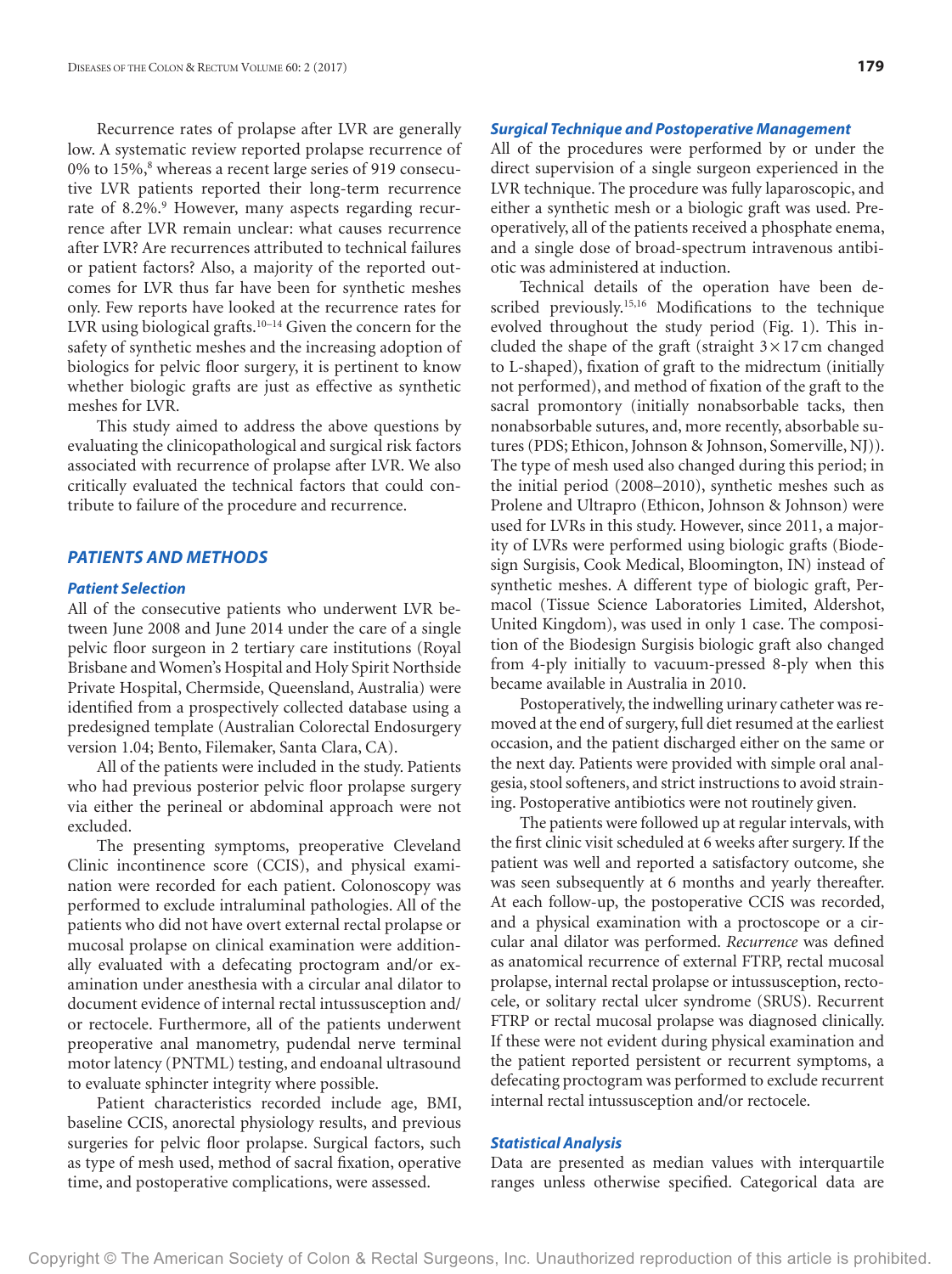

**FIGURE 1.** Gantt chart showing time line of modifications to laparoscopic ventral rectopexy (LVR) technique.

presented as percentages. Recurrence-free time was calculated as the time elapsed between the LVR operation and clinical or radiological confirmation of anatomical recurrence. Recurrence-free survival was estimated using the Kaplan–Meier method, and survival curves were compared using the log-rank test.

The primary outcome was to determine the clinicopathological and surgical risk factors for prolapse recurrence after LVR. Subgroup analysis of patients with FTRP was performed. Univariate and multivariate analyses using Cox proportional hazards regression modeling was performed to examine the association between predictor variables and the time to prolapse recurrence post-LVR. The strength of these associations was quantified using HRs with 95% CIs. The following variables were analyzed: age >70 years, previous posterior compartment repair via an abdominal approach, preoperative CCIS, preoperative resting and squeeze anal pressures on manometry, prolonged PNTML, the use of synthetic mesh as compared with a biologic graft, the use of an absorbable material for sacral fixation, and the addition of colposuspension during LVR. A *p* value of ≤0.05 was considered to be statistically significant. Statistical analysis was performed using the SPSS statistical software program (version 21.0 for Windows, IBM Corp, Armonk, NY).

The secondary outcome was to determine the technical factors that could contribute to recurrence after LVR. This was performed by critically evaluating the operative findings from the cases of redo-LVR that were performed throughout the study period.

## *RESULTS*

Between June 2008 and June 2014, a total of 231 LVRs were performed, with a median follow-up time of 47 months (interquartile range, 29–63 months). Follow-up data regarding recurrence were complete for all of the patients at the time of data analysis. No deaths had occurred during the follow-up period. Table 1 summarizes the patient demographics and preoperative characteristics.

A total of 113 LVRs (48.9%) were performed for FTRP, 111 (48.1%) for rectocele or internal prolapse, and 7 (3.0%) for SRUS. The most common presenting symptom was that of fecal incontinence  $(55.4\% (n = 128))$ , followed by obstructed defecation  $(34.2\%$  (n = 79)). Other indications included pelvic pain or discomfort  $(9.1\% (n = 21))$ , bleeding per rectum (0.9% ( $n = 2$ )), and the feeling of a lump at the anus  $(0.4\%$   $(n = 1))$ .

Patients who had FTRP were significantly older than those with rectocele, internal prolapse, or SRUS, with 41.6% of FTRP patients being over the age of 70 years, as compared with 23.7% in those without FTRP ( $p = 0.005$ ). Patients with FTRP also had significantly lower BMI (24.0 vs 25.7;  $p = 0.02$ ), were more likely to have sphincter defects (55.7% vs 28.2%;  $p = 0.01$ ), and were more likely to have had undergone previous posterior pelvic floor repair via an abdominal approach (10.6% vs 2.5%; *p* = 0.02).

## *Clinical Outcomes*

The operative procedures and patient outcomes are summarized in Table 2. The overall surgical complication rate was 5.2% ( $n = 12$ ), with 4 patients requiring return to the operating room; 2 underwent laparoscopic washout for pelvic abscess or intra-abdominal hemorrhage, 1 underwent laparoscopic adhesiolysis for small-bowel obstruction because of a loop of small bowel stuck on the end of a V-Loc suture, and 1 patient underwent laparoscopic ventral hernia mesh repair. There were no complications directly related to synthetic or biologic mesh or mortalities in this study group.

The majority of patients reported satisfactory outcomes, with 63.9% reporting complete resolution of their primary symptom. Median CCIS improved from 14 preoperatively to 5 postoperatively 6 months after LVR ( $p < 0.0001$ ). This improvement remained sustained even after 3 years (Table 2).

The overall cumulative incidence of anatomical recurrence after LVR was  $11.7\%$  (n = 27). Twenty five of 27 recurrences occurred in patients who presented initially with FTRP, with a recurrence rate of 22.1% (25/113) in this subgroup (Table 2). Using Kaplan–Meier survival analysis, the overall 5-year recurrence-free survival in the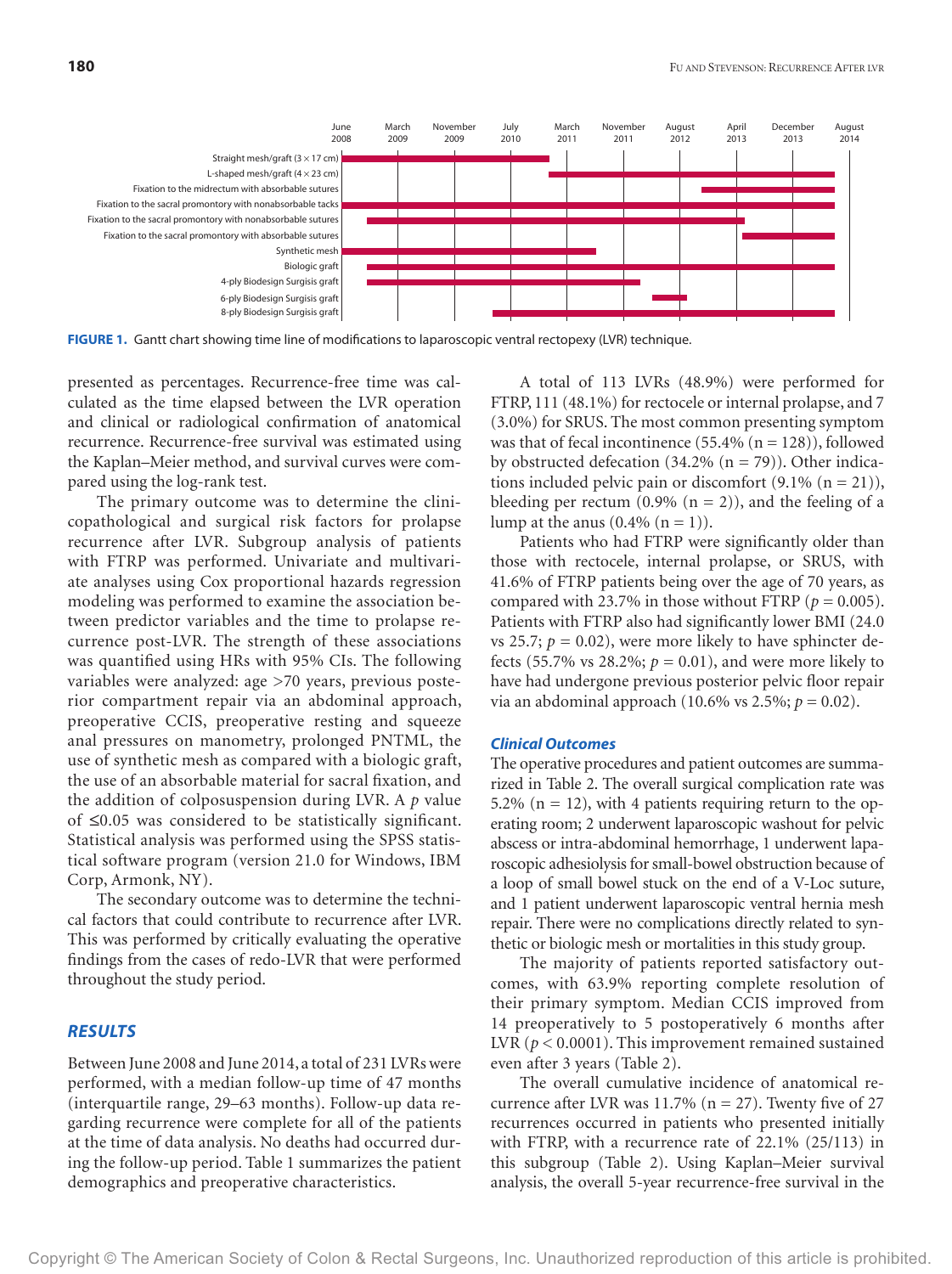#### **TABLE 1.** Patient demographics and preoperative characteristics

|                                                                                  | Overall            | Full-thickness prolapse | Rectocele, internal<br>intussusception, or SRUS |                         |
|----------------------------------------------------------------------------------|--------------------|-------------------------|-------------------------------------------------|-------------------------|
| Variable                                                                         | $(N = 231)$        | $(N = 113)$             | $(N = 118)$                                     | p                       |
| Women, n (%)                                                                     | 231 (100)          | 113 (100)               | 118 (100)                                       | 1.00                    |
| Age at time of surgery, median (interquartile<br>range), y                       | 63.5 (51.4 - 72.5) | 65.3 (55.5-77.9)        | 58.7 (49.6-69.1)                                | 0.002a                  |
| Age >70 y, n (%)                                                                 | 75 (32.5)          | 47 (41.6)               | 28 (23.7)                                       | 0.005a                  |
| Age ≤70 y, n (%)                                                                 | 156 (67.5)         | 66 (58.4)               | 90 (76.3)                                       |                         |
| BMI, median (interquartile range)<br>ASA, $n (%)^b$                              | 25.0 (22.0-28.2)   | $24.0(21.1 - 27.7)$     | 25.7 (23.5-28.4)                                | 0.02 <sup>a</sup>       |
| 1                                                                                | 43 (19.7)          | 20(18.5)                | 23(20.9)                                        | 0.10                    |
| $\overline{2}$                                                                   | 119 (54.6)         | 53 (49.1)               | 66 (60.0)                                       |                         |
| 3                                                                                | 54 (24.8)          | 33 (30.6)               | 21(19.1)                                        |                         |
| $\overline{4}$                                                                   | 2(0.9)             | 2(1.9)                  | $\Omega$                                        |                         |
| Previous posterior compartment repair, n (%)                                     | 39 (16.9)          | 19 (16.8)               | 20 (16.9)                                       | 1.00                    |
| Previous abdominal approach, n (%) <sup>c</sup>                                  | 15(6.5)            | 12 (10.6)               | 3(2.5)                                          | 0.02 <sup>a</sup>       |
| Previous perineal approach only, n (%)d                                          | 24 (10.4)          | 7(6.2)                  | 17(14.4)                                        | 0.05 <sup>a</sup>       |
| Preoperative CCIS, median (interquartile range)                                  | 14.0 (10.0-16.0)   | $14.0(10.0-16.3)$       | $13.0(11.0-16.0)$                               | 0.47                    |
| Preoperative anal manometry, median<br>(interquartile range), mm Hg <sup>e</sup> |                    |                         |                                                 |                         |
| Resting pressure                                                                 | 29.0 (15.0-45.0)   | 20.0 (13.0-30.0)        | 35.0 (25.0-52.8)                                | $< 0.0001$ <sup>a</sup> |
| Squeeze pressure                                                                 | 55.0 (36.0-80.0)   | 44.0 (28.0-62.0)        | 70.0 (50.0-87.3)                                | $< 0.0001$ <sup>a</sup> |
| PNTML, n (%) <sup>f</sup>                                                        |                    |                         |                                                 |                         |
| Normal                                                                           | 76 (47.8)          | 33 (44.0)               | 43(51.2)                                        | 0.43                    |
| Unilateral abnormal                                                              | 44 (27.7)          | 19(25.3)                | 25(29.8)                                        |                         |
| <b>Bilateral abnormal</b>                                                        | 39 (24.5)          | 23 (30.7)               | 16(19.0)                                        |                         |
| Sphincter defect on endoanal ultrasound, n (%) <sup>9</sup>                      |                    |                         |                                                 |                         |
| None                                                                             | 59 (54.1)          | 31(44.3)                | 28 (71.8)                                       | 0.01 <sup>a</sup>       |
| Internal sphincter defect only                                                   | 2(1.8)             | 2(2.9)                  | $\mathbf 0$                                     |                         |
| External sphincter defect only                                                   | 44 (40.4)          | 34 (48.6)               | 10(25.6)                                        |                         |
| Both internal and external sphincter<br>defect                                   | 3(2.8)             | 2(2.9)                  | 1(2.6)                                          |                         |
| Previous sphincter repair                                                        | 1(0.9)             | 1(1.4)                  | 0                                               |                         |

SRUS = solitary rectal ulcer syndrome; CCIS = Cleveland Clinic incontinence score; PNTML = pudendal nerve terminal motor latency. a *p* value is ≤0.05.

bASA status was not available in 13 patients.

c Data include resection rectopexy, ventral rectopexy, or other unspecified transabdominal prolapse repair surgery.

dData include Delorme procedure or sutured transanal mucosectomy and plication.

e Manometry was not performed in 68 patients.

f PNTML was not performed in 72 patients.

<sup>9</sup>Endoanal ultrasound was not performed in 122 patients.

FTRP group was 73.4%. (Fig. 2). The largest number of recurrences occurred within the first 12 months from surgery, with an actuarial recurrence rate of 15.9% ( $n = 18$ ), 19.5% (n = 22), 21.2% (n = 24), and 21.2% (n = 24) at 12, 24, 36, and 48 months.

Sixteen patients in the FTRP group (14.2% (16/113)) recurred as FTRP, 8 patients (7.1% (8/113)) recurred as mucosal prolapse only, and 1 patient (0.9% (1/113)) recurred as an internal intussusception. One patient with a rectocele and internal rectal prolapse recurred as an internal intussusception, whereas the remaining recurrence was in a patient with SRUS that had healed post-LVR but developed recurrent mucosal prolapse.

A majority of the 27 patients who had prolapse recurrence after LVR went on to additional surgical

procedures to treat their residual symptoms, most commonly being redo LVR ( $n = 13$ ) and sutured transanal mucosectomy and plication  $(n = 9)$ . Other procedures are described in Table 3. Other than recurrence, there were no significant differences in the other operative procedures and surgical outcomes between patients with FTRP and those with rectocele, internal prolapse, or SRUS (Table 2).

# *Clinicopathological and Surgical Risk Factors for Recurrence After LVR*

Because a majority of the recurrences  $(n = 25/27)$  after LVR occurred in patients with FTRP rather than those with rectocele, internal prolapse, or SRUS, this group of patients was analyzed separately for other risk factors associated with recurrence. On univariate analysis,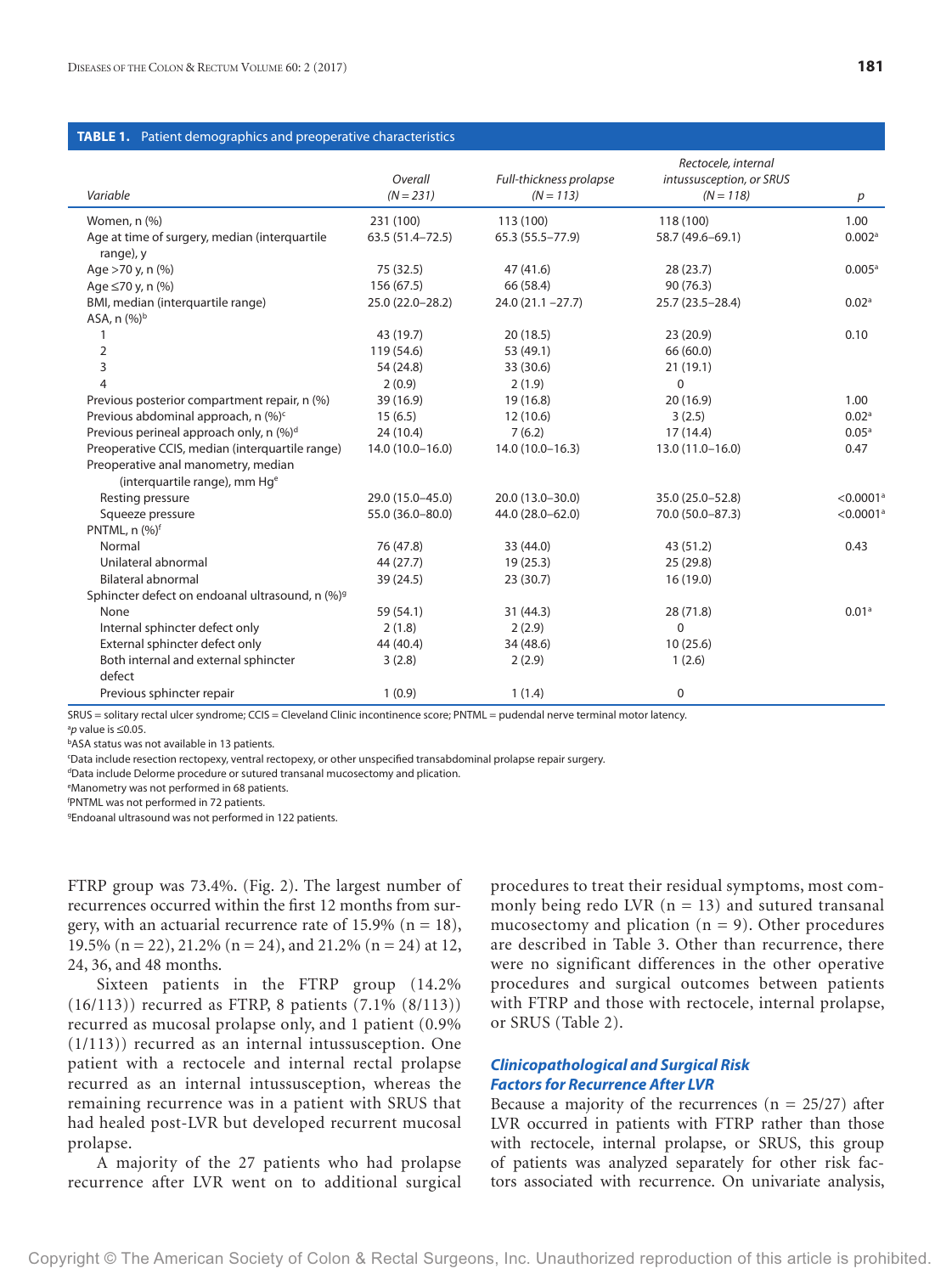## **TABLE 2.** Operative procedures and outcomes

|                                                                                   |                    |                         | Rectocele, internal      |                         |
|-----------------------------------------------------------------------------------|--------------------|-------------------------|--------------------------|-------------------------|
|                                                                                   | Overall            | Full-thickness prolapse | intussusception, or SRUS |                         |
| Variable                                                                          | $(N = 231)$        | $(N = 113)$             | $(N = 118)$              | р                       |
| Type of mesh, n (%)                                                               |                    |                         |                          |                         |
| Synthetic                                                                         | 32 (13.9)          | 20(17.7)                | 12(10.2)                 | 0.13                    |
| Biologic                                                                          | 199 (86.1)         | 93 (82.3)               | 106 (89.8)               |                         |
| 4-ply biodesign                                                                   | 59 (25.2)          | 21 (18.6)               | 38 (32.2)                |                         |
| 6-ply biodesign                                                                   | 3(1.3)             | 1(0.9)                  | 2(1.7)                   |                         |
| 8-ply biodesign                                                                   | 136 (58.9)         | 70 (61.9)               | 66 (55.9)                |                         |
| Permacol                                                                          | 1(0.4)             | 1(0.9)                  | $\pmb{0}$                |                         |
| Sacral fixation method, n (%)                                                     |                    |                         |                          |                         |
| Absorbable sutures                                                                | 41 (17.7)          | 20(17.7)                | 21 (17.8)                | 1.00                    |
| Nonabsorbable sutures or tacks                                                    | 190 (82.3)         | 93 (82.3)               | 97 (82.2)                |                         |
| Colposuspension                                                                   | 130 (56.3)         | 61 (54.0)               | 69 (58.5)                | 0.51                    |
| Operative time, median (interquartile range), min                                 | 90.0 (75.0-110.0)  | 85.0 (75.0-110.0)       | 90.0 (75.0-115.0)        | 0.23                    |
| Length of stay, median (interquartile range), d                                   | $1.0(0-1.0)$       | $1.0(1.0-1.0)$          | $1.0(0-1.0)$             | 0.13                    |
| Total complications, n (%)                                                        | 19(8.2)            | 7(6.2)                  | 12(10.2)                 | 0.34                    |
| Surgical complications, n (%)                                                     | 11(4.8)            | 3(2.7)                  | 8(6.8)                   |                         |
| Abdominal/pelvic collection, n                                                    | 2                  |                         | 2                        |                         |
| Intra-abdominal hemorrhage, n                                                     | 1                  |                         | 1                        |                         |
| Rectovaginal seroma/hematoma, n                                                   | 1                  |                         | 1                        |                         |
| Lumbar discitis, n                                                                | 1                  |                         | 1                        |                         |
| Small-bowel obstruction, n                                                        | 1                  | 1                       |                          |                         |
| Vaginal discharge, n                                                              | $\mathbf{1}$       | $\mathbf{1}$            |                          |                         |
| Wound hernia, n                                                                   | 3                  | $\mathbf{1}$            | 2                        |                         |
| Wound infection, n                                                                | $\mathbf{1}$       |                         | 1                        |                         |
| Medical complications, n (%)                                                      | 7(3.0)             | 4(3.5)                  | 3(2.5)                   |                         |
| Cardiac arrhythmia, n                                                             | 1                  | 1                       |                          |                         |
| Hypotension, n                                                                    | 1                  |                         | $\mathbf{1}$             |                         |
| Nausea, n                                                                         | 1                  |                         | $\mathbf{1}$             |                         |
| Pulmonary atelectasis, n                                                          | 1                  | 1                       |                          |                         |
| Urinary retention, n                                                              | 3                  | 2                       | $\mathbf{1}$             |                         |
| Satisfactory outcome, n (%) <sup>a</sup>                                          |                    |                         |                          |                         |
| No                                                                                | 0                  | 0                       | 0                        |                         |
| Partly                                                                            | 90 (40.5)          | 44 (40.7)               | 46 (40.4)                | 1.00                    |
| Completely                                                                        | 132 (59.5)         | 64 (59.3)               | 68 (59.6)                |                         |
| Primary symptoms improved, $n$ (%) <sup>b</sup>                                   |                    |                         |                          |                         |
| No                                                                                | 3(1.4)             | 0                       | 3(2.6)                   | 0.23                    |
| Partly                                                                            | 76 (34.7)          | 38 (36.5)               | 38 (33.0)                |                         |
| Completely                                                                        | 140 (63.9)         | 66 (63.5)               | 74 (64.3)                |                         |
| Postoperative CCIS, median (interquartile range)                                  |                    |                         |                          |                         |
| 6 wk                                                                              | $6.0(4.0-10.0)$    | $6.0(4.0-10.0)$         | $5.0(3.0-9.0)$           | 0.44                    |
| 6 <sub>mo</sub>                                                                   | $5.0(3.0-9.0)$     | $6.0(3.0-9.0)$          | $5.0(2.0-8.8)$           | 0.58                    |
| 1 y                                                                               | $5.0(3.0 - 8.0)$   | $5.0(3.0 - 8.0)$        | $4.5(2.3 - 8.5)$         | 0.46                    |
| 2y                                                                                | $4.5(3.0 - 8.0)$   | $5.0(3.3-8.0)$          | $3.0(2.0 - 7.3)$         | 0.07                    |
| 3y                                                                                | $5.0(3.0-8.8)$     | $5.0(4.0 - 8.5)$        | $3.0(2.0-3.0)$           | 0.72                    |
| Postoperative anal manometry, median<br>(interquartile range), mm Hg <sup>c</sup> |                    |                         |                          |                         |
| Resting pressure                                                                  | 26.0 (17.5-43.3)   | 20.0 (14.0-25.0)        | 30.0 (20.5-44.5)         | 0.15                    |
| Squeeze pressure                                                                  | 47.0 (29.3 - 74.3) | 36.0 (28.0-67.5)        | 47.0 (31.0-82.0)         | 0.61                    |
| Recurrence, n (%)                                                                 |                    |                         |                          |                         |
| Yes                                                                               | 27(11.7)           | 25(22.1)                | 2(1.7)                   | $<$ 0.0001 <sup>d</sup> |
| No                                                                                | 204 (88.3)         | 88 (77.9)               | 116 (98.3)               |                         |
|                                                                                   |                    |                         |                          |                         |

SRUS = solitary rectal ulcer syndrome; CCIS = Cleveland Clinic incontinence score.

a Data were not available for 9 patients.

**bData were not available for 12 patients.** 

c Postoperative anal manometry was performed in 14 patients only.

d*P* value is ≤0.05.

significant predictors for recurrence included age >70 years, worse preoperative CCIS, prolonged PNTML, and the use of synthetic mesh as compared with that of biologic graft (Table 4). However, on multivariate analysis, only prolonged PNTML and the use of synthetic mesh were found to be independent variables associated with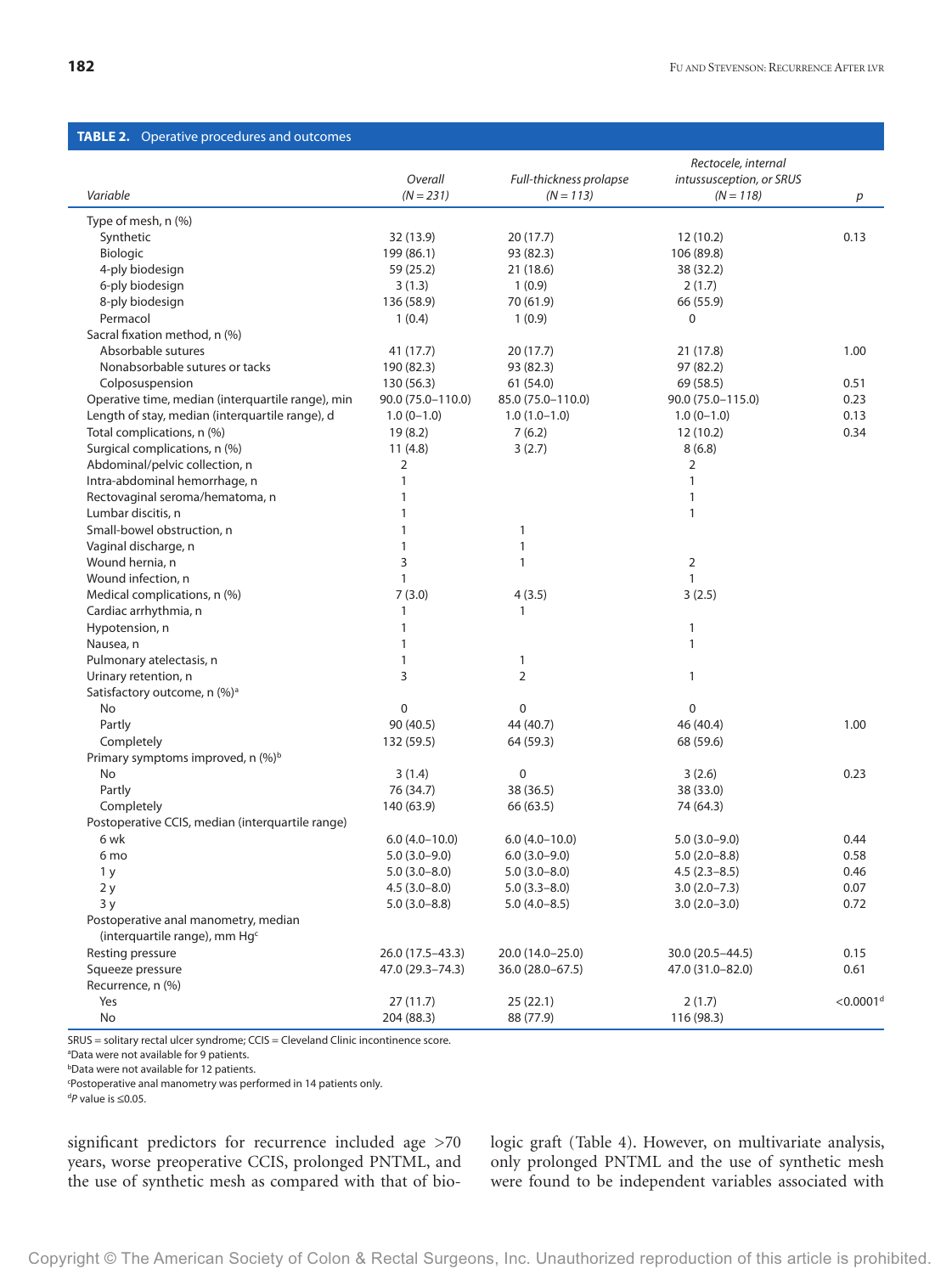a significantly increased risk of recurrence after LVR (Table 4). Patients who had either unilateral or bilateral prolonged PNTML were 5.6 times more likely to develop recurrence than those who had normal PNTML bilaterally. The use of synthetic mesh for LVR was 4.2 times more likely to result in recurrence as compared with biologic grafts. In patients who had synthetic mesh used, the recurrence rate was 45.0% (9/20) after a median follow-up time of 69.0 months (interquartile range, 62.3–74.0 months), whereas that for patients with biologic grafts was 17.2% (16/93) after a median follow-up time of 37 months (interquartile range, 26.5–52.0 months).

The Kaplan–Meier curves comparing patients who experienced FTRP with normal versus prolonged PNT-ML and the use of biologic graft versus synthetic mesh are shown in Figures 3 and 4. At 5 years post-LVR, the recurrence-free survival was 92.1% for those with normal PNTML vs 51.5% for patients with prolonged PNTML  $(p = 0.004)$  and 66.8% for patients who had biologic graft vs 55.0% for those who had synthetic mesh ( $p = 0.02$ ).

#### *Technical Failures of LVR*

We evaluated the operative findings of the 13 patients for whom we performed redo LVR for recurrent prolapse. The most common findings during laparoscopy were that either the mesh/graft used in the previous LVR had come off its sacral attachment or the mesh/graft that was previously placed was not adequately attached or adhered to the midrectal body, causing recurrent prolapse of the midrectum and internal intussusception.

We also noted in some patients that, although the previous mesh or graft was correctly positioned on the right anterolateral aspect of the rectum, the left mid-to-low



**FIGURE 2.** Kaplan–Meier analysis of recurrence-free survival after laparoscopic ventral rectopexy (LVR) for patients who presented with full-thickness rectal prolapse.

| Additional procedures performed after recurrence |
|--------------------------------------------------|
| No. of patients<br>$(N = 26)$                    |
| 13                                               |
| 9                                                |
| 5                                                |
| 3                                                |
| 3                                                |
|                                                  |
|                                                  |

LVR = laparoscopic ventral rectopexy.

rectum remained unsupported and appeared to prolapse downward, reforming a large left cul-du-sac or Pouch of Douglas. This could explain the recurrence of a low rectal prolapse, although it is asymmetric. One reason may be that the mesh used in the initial LVR may have been too narrow distally, with inadequate support of the lateral surfaces of the rectum (see Video, Supplemental Digital Content 1, http://links.lww.com/DCR/A268).

Both synthetic meshes and biologic grafts from the previous LVR could be identified during repeat laparoscopy. In patients who had a biologic graft used for the initial LVR, the original graft could be clearly visualized as firm, remodeled tissue on the right anterolateral surface of the rectum, with rectal suspension maintained, even up to 4 years after the initial LVR (Fig. 5).

#### *DISCUSSION*

LVR is currently adopted by many pelvic floor surgeons as the procedure of choice for the treatment of internal and external rectal prolapse, as well as symptomatic rectocele.<sup>1-7</sup> Although success rates are generally high, little is understood about recurrence after LVR and its causes.

The recurrence rate after LVR in our study seems to be relatively higher than what has been reported previously,<sup>8,9</sup> with almost all of the recurrences occurring in patients presenting with FTRP as compared with those with internal intussusception, rectocele, or SRUS. A number of factors may account for this. First, we have taken a more liberal definition of recurrence to include not just FTRP but also recurrence in terms of other forms of posterior compartment prolapse, for example, mucosal prolapse, internal intussusception, and rectocele. Many of the other studies reporting recurrence after LVR for FTRP take into account only recurrent FTRP.<sup>8</sup> When considering only FTRP recurrence, the recurrence rate of 14.2% in our study is comparable with that of other published data  $(0\% - 15\%)$ .<sup>8</sup> When compared with other methods of abdominal rectopexy as reported in the Prospective Study of Pravastatin in the Elderly at Risk (PROSPER) trial, the FTRP recurrence rate after LVR in our study (14.2%) was lower than that of suture rectopexy (26%) but comparable with that of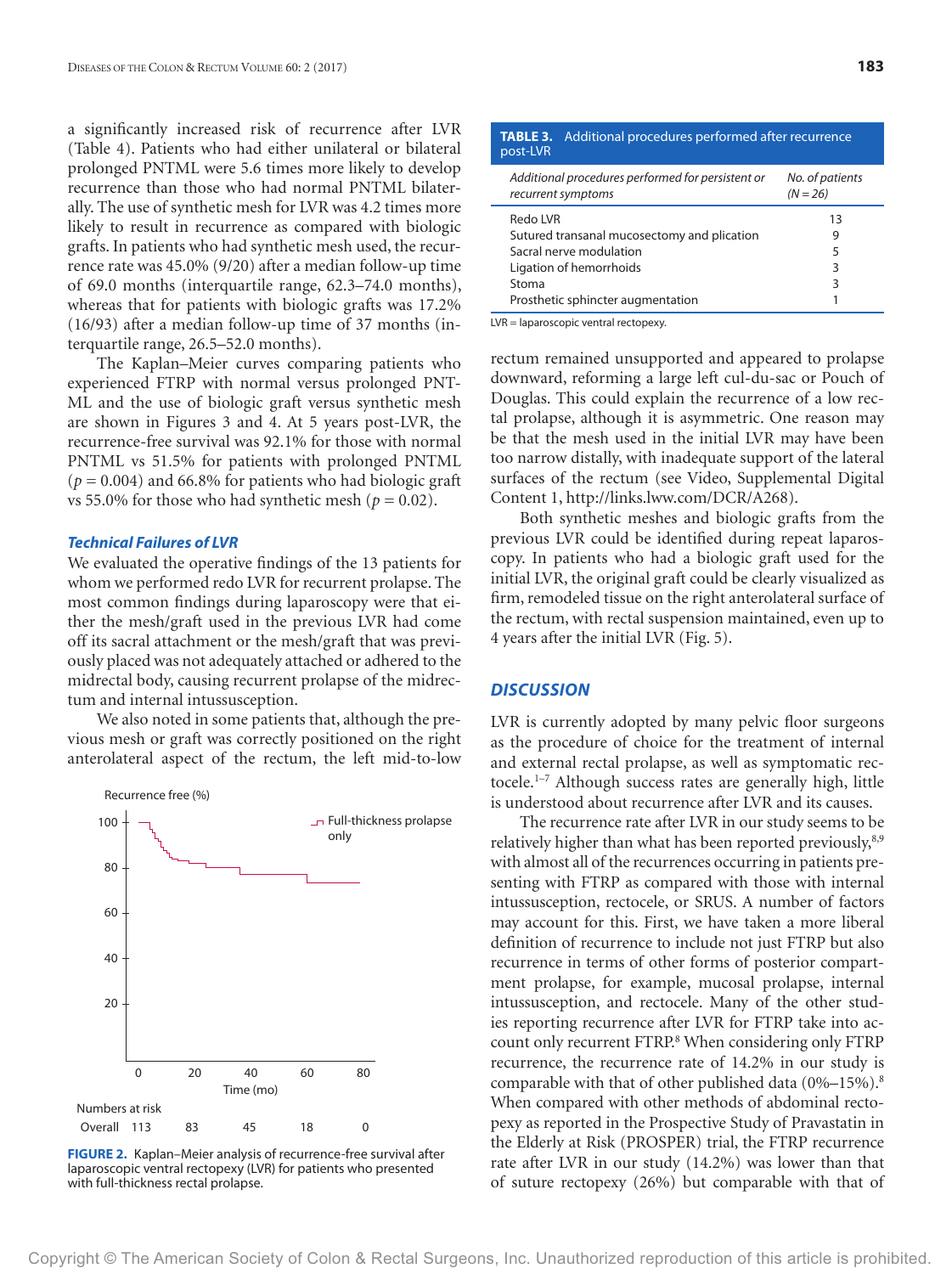#### *Risk factors Univariate Multivariate HR (95% CI) p HR (95% CI) p* Age >70 y 2.22 (1.00–4.95) 0.05<sup>a</sup> 3.68 (0.96–14.17) 0.06 Previous abdominal approach posterior compartment repair 1.53 (0.52–4.47) 0.44 3.96 (0.56–28.08) 0.17 Preoperative CCIS 2.18 (1.03–1.34) 0.02<sup>a</sup> 1.02 (0.85–1.22) 0.86 Preoperative manometry (resting) 0.99 (0.96–1.02) 0.43 0.98 (0.92–1.04) 0.56 Preoperative manometry (squeeze) 0.98 (0.96–1.01) 0.17 1.00 (0.97–1.03) 0.96 Abnormal PNTML (unilateral or bilateral) 6.69 (1.52 - 29.52) 0.01<sup>a</sup> 5.57 (1.13 - 27.42) 0.04<sup>a</sup> Synthetic mesh (vs biologic graft) 2.71 (1.18–6.22) 0.02<sup>a</sup> 4.24 (1.27–14.20) 0.02<sup>a</sup> Absorbable material for sacral fixation 1.15 (0.39–3.42) 0.80 2.59 (0.46–14.57) 0.28 Colposuspension 2.50 (0.99–6.31) 0.052 3.36 (0.69–16.43) 0.14

#### **TABLE 4.** Cox proportional hazards regression of risk factors for recurrence after LVR in patients with full-thickness rectal prolapse

LVR = laparoscopic ventral rectopexy; CCIS = Cleveland Clinic incontinence score; PNTML = pudendal nerve terminal motor latency. a *P* value is ≤0.05.

resection rectopexy (13%).<sup>17</sup> However, the sample size of the PROSPER trial was considerably smaller than the number of patients evaluated in our study. Second, 8 (29.6%) of the 27 patients who experienced recurrence had previously undergone prolapse repair operations, including perineal procedures or abdominal rectopexy. Considering that these patients had failed previous surgeries may suggest that they have more severe prolapse and chronic pelvic floor laxity contributing to a higher risk of recurrence. Lastly, the longer median follow-up time in this study of ≈4 years, as compared with other studies reporting LVR outcomes,<sup>8</sup> could result in a higher recurrence rate over time.

From our study, we have identified both clinical and technical factors that can contribute to prolapse recurrence after LVR. Among patients with FTRP, elderly patients (age >70 years) with higher preoperative CCISs and prolonged PNTML tended to be at even higher risk of recurrence. This is likely to be a reflection of an inherently weaker pelvic floor and poorer anal sphincter function in such patients, rendering repair of the prolapse futile. Indeed, there were 5 patients in our study who developed multiple recurrences within 1 to 2 years despite various abdominal and perineal prolapse repair operations, including resection rectopexy and LVR. It is possible that elderly patients with FTRP, poor pelvic floor function, and prolonged PNTML could be considered for alternative operations, such as resection rectopexy or modified LVR techniques. However, the efficacy of these alternatives has not been directly compared with LVR.

Our study showed that the use of synthetic mesh for LVR was independently associated with a higher recurrence rate as compared with biologic grafts. This is an interesting finding, because many would assume that using biologic grafts would result in more recurrences given their absorbable nature. Other studies comparing the use of biologic versus synthetic meshes for LVR have demonstrated that biologics are equally as effective as synthetic meshes in the short term with no difference in recurrence rates.14,18 We postulate that the result of our study could be

contributed by 2 factors, modifications in our LVR technique across the study period that had improved the technical results of LVR over time, which may have coincided with the switch from using synthetic meshes to using biologic grafts rather than because of the type of mesh per se, and patients who had a synthetic mesh had longer median follow-up compared with those with a biologic graft, hence contributing to a higher recurrence rate over time.

There has been growing concern over the safety of synthetic meshes in pelvic floor surgery, with a significant number of lawsuits against pelvic and vaginal mesh products, particularly in the United States. Given that current



**FIGURE 3.** Kaplan–Meier analysis of recurrence-free survival after laparoscopic ventral rectopexy (LVR) for patients with full-thickness rectal prolapse who had normal pudendal nerve terminal motor latency (PNTML) bilaterally vs those with prolonged PNTML (either unilateral or bilateral).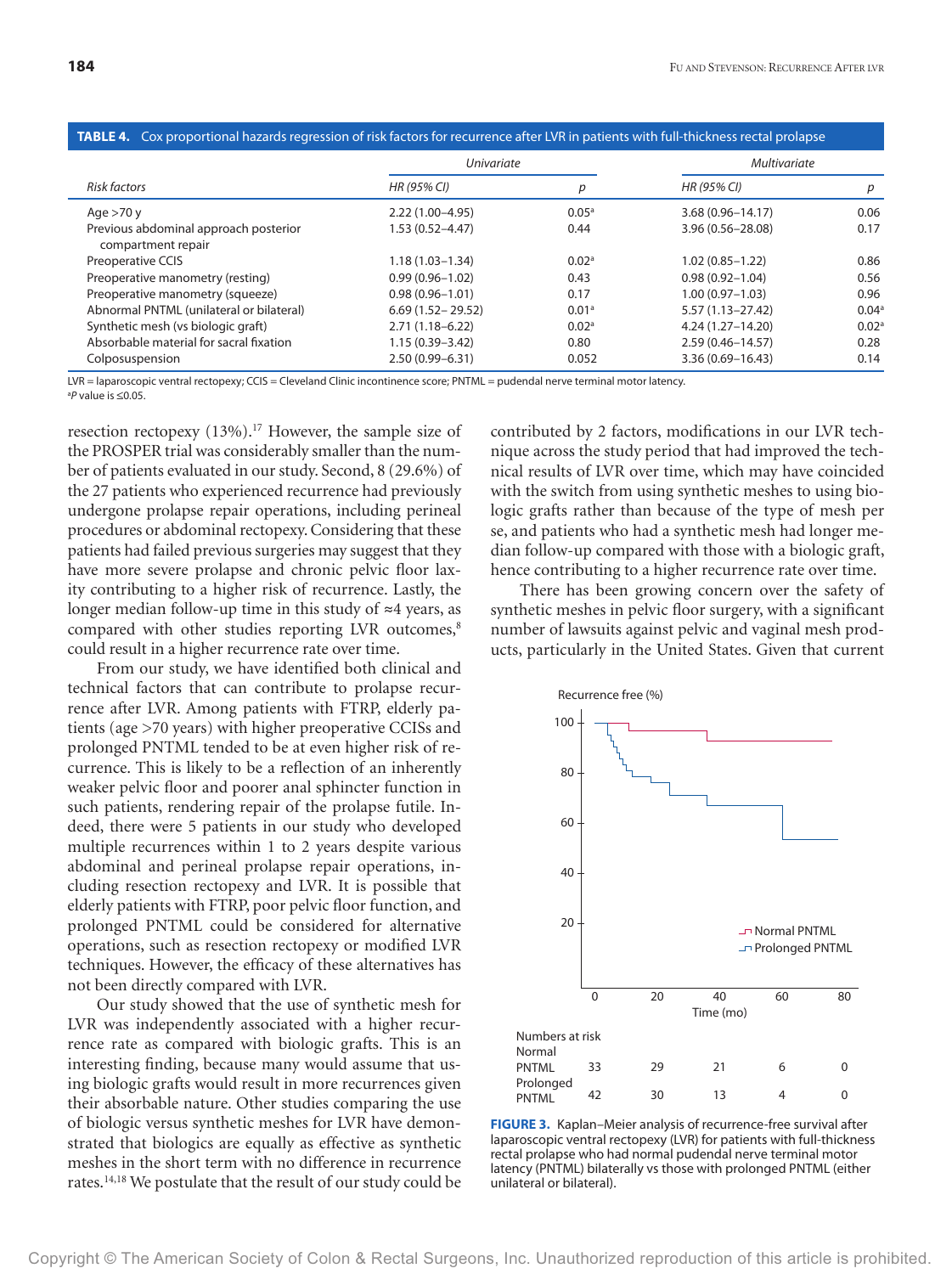

**FIGURE 4.** Kaplan–Meier analysis of recurrence-free survival after laparoscopic ventral rectopexy (LVR) for patients with full-thickness rectal prolapse who had biologic graft vs synthetic mesh.

evidence shows that biologic grafts are at least as effective as synthetic meshes in terms of recurrence, $14,18$  with possibly a better safety profile,<sup>19</sup> biologics may increasingly be the material of choice for LVR.

Since the initial description of the LVR technique by D'Hoore and Penninckx in 2006,<sup>20</sup> various authors have described their version of the LVR technique,<sup>7,21,22</sup> with numerous differences arising in the type of mesh used, shape and size of mesh, placement of sutures on the rectum or pelvic floor, type of sutures used, and method of sacral fixation. However, these differences in techniques of LVR are not well discussed in current literature and are difficult to compare because of the heterogeneity of patient characteristics and operative methods.

In our study, we have identified certain technical aspects of LVR that can contribute to failure and prolapse recurrence. These include the following: 1) inadequate apposition of the mesh/graft to the lateral and anterior surfaces of the rectum, especially at the midrectum, resulting in inadequate rectal suspension and recurrent internal prolapse or rectoanal intussusception; 2) slippage of mesh attachment from the sacral promontory, which may be attributed to excessive tension on the mesh or poor anchoring technique to the sacral promontory; and 3) the distal part of the mesh/graft being too narrow, resulting in inadequate support of the lateral aspects of the rectum and pelvic floor. In some patients, LVR may not adequately reduce the excess mucosa despite restoring the anatomy of the posterior compartment, in which case additional

procedures, such as sutured transanal mucosectomy and plication, may be useful and necessary adjuncts.

Hence, to ensure the best results for LVR and to minimize recurrence, it is important to ensure that a wide enough mesh/graft is attached to the anterior and lateral aspects of the rectum, with adequate placement of sutures in the midrectum (**see Video, Supplemental Digital Content 2**, http://links.lww.com/DCR/A269). The best method of attachment to the sacral promontory is still debatable; our current preference is to secure the graft to the sacral promontory with sutures rather than tacks.

Most of the procedures in this study done were by a single surgeon adept at performing LVR; because LVR techniques vary widely among surgeons, the results from this study may differ from those of other series. A postoperative defecating proctogram was not routinely performed; hence, occult recurrences could have been missed in patients who did not report persistent or recurrent symptoms after surgery. Patients who had synthetic mesh used had longer median follow-up compared with those with biologic graft, hence they were potentially at risk of a higher recurrence rate over time. Lastly, modifications to the LVR technique and materials used throughout the study period make it more difficult to interpret the results of this study.



**FIGURE 5.** A, Biologic graft from previous laparoscopic ventral rectopexy (LVR) still visible on laparoscopy 4 years after initial surgery. B, Rectal suspension remains adequate after previous LVR with biologic graft >3 years ago.